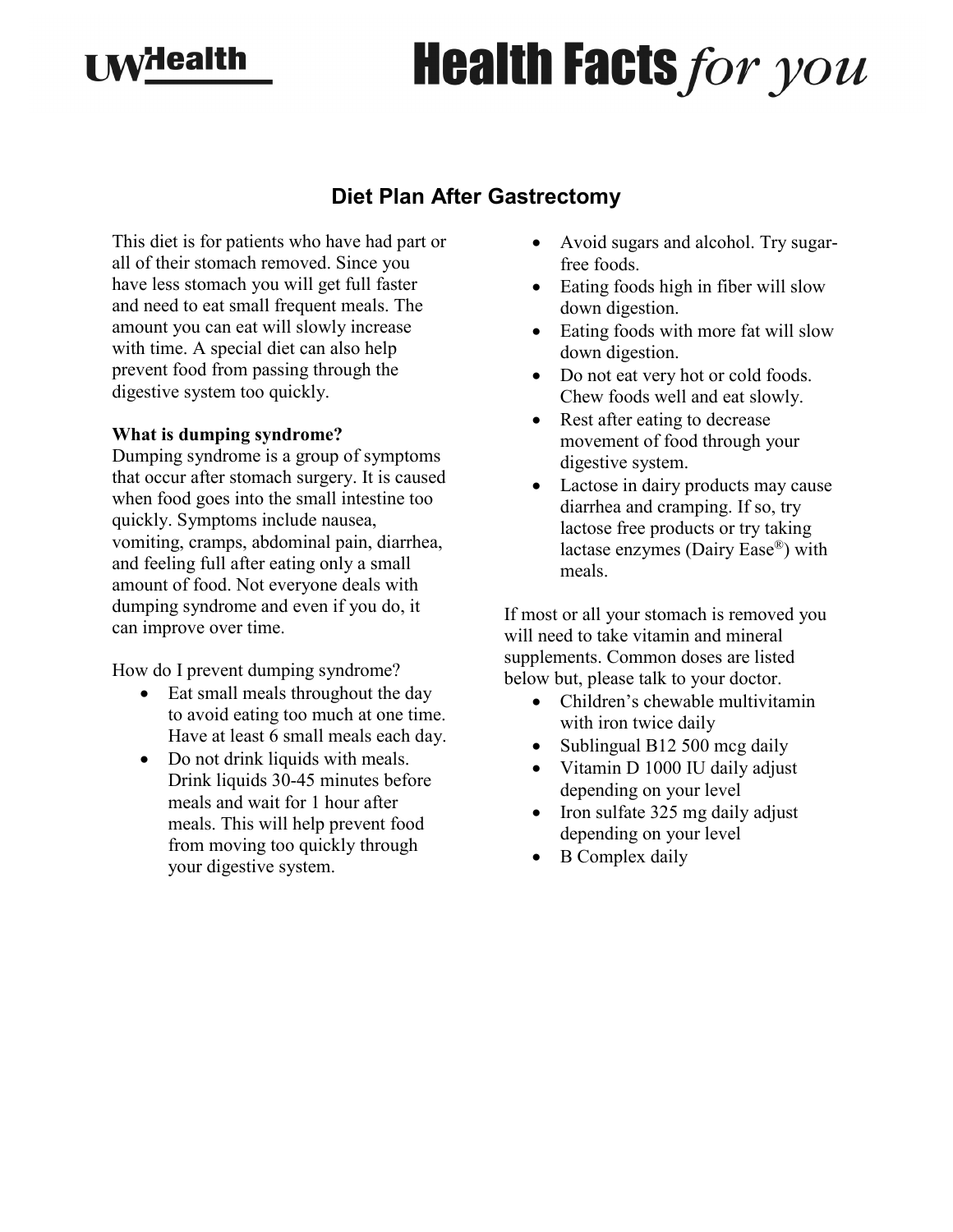#### **What foods should I eat?**

A diet high in protein and low in sugary foods is best. Foods and drinks affect everyone in different ways. Look for the more tolerant foods below in the "Foods to Eat" list. Stay away from the "Foods to Avoid." These may cause dumping symptoms.

| <b>Food Group</b>                          | <b>Foods to Eat</b>                                                                                     | <b>Foods to Avoid</b>                                                                                         |
|--------------------------------------------|---------------------------------------------------------------------------------------------------------|---------------------------------------------------------------------------------------------------------------|
| <b>Starches</b>                            | Breads, unsweetened cereals, plain<br>rolls, rice, pasta, potatoes, pretzels,<br>crackers               | Doughnuts, sweet rolls, sugary<br>cereals                                                                     |
| <b>Fruits</b>                              | Fresh fruit, unsweetened canned<br>fruit, light fruit juice                                             | Dried fruits, canned fruits in<br>syrup, regular juice                                                        |
| <b>Vegetables</b>                          | All vegetables                                                                                          | None                                                                                                          |
| <b>Dairy</b>                               | Milk, buttermilk, diet pudding,<br>light yogurt, cheese<br>(lactose may cause discomfort)               | Cocoa, ice cream, chocolate<br>milk, regular pudding, regular<br>yogurt, milkshakes                           |
| <b>Meat and Meat</b><br><b>Substitutes</b> | Beef, poultry, fish, seafood,<br>peanut butter, eggs, cheese,<br>cottage cheese                         | None                                                                                                          |
| <b>Fats and Oils</b>                       | Butter, margarine, oil,<br>salad dressing, mayonnaise, cream<br>cheese                                  | None                                                                                                          |
| <b>Sweets and Desserts</b>                 | Sugar-free pudding, sugar-free<br>gelatin, sugar-free popsicles, sugar-<br>free jelly, sugar-free syrup | Regular popsicles, cakes, pies,<br>cookies, jellies, jams, syrup,<br>gelatin, sherbet,<br>high sugar desserts |
| <b>Drinks</b>                              | Water, sugar-free drinks, coffee, tea,<br>G2, V8, tomato juice, broth                                   | Regular soda, lemonade, Kool-<br>Aid, Gatorade, sugared drinks,<br>juices                                     |